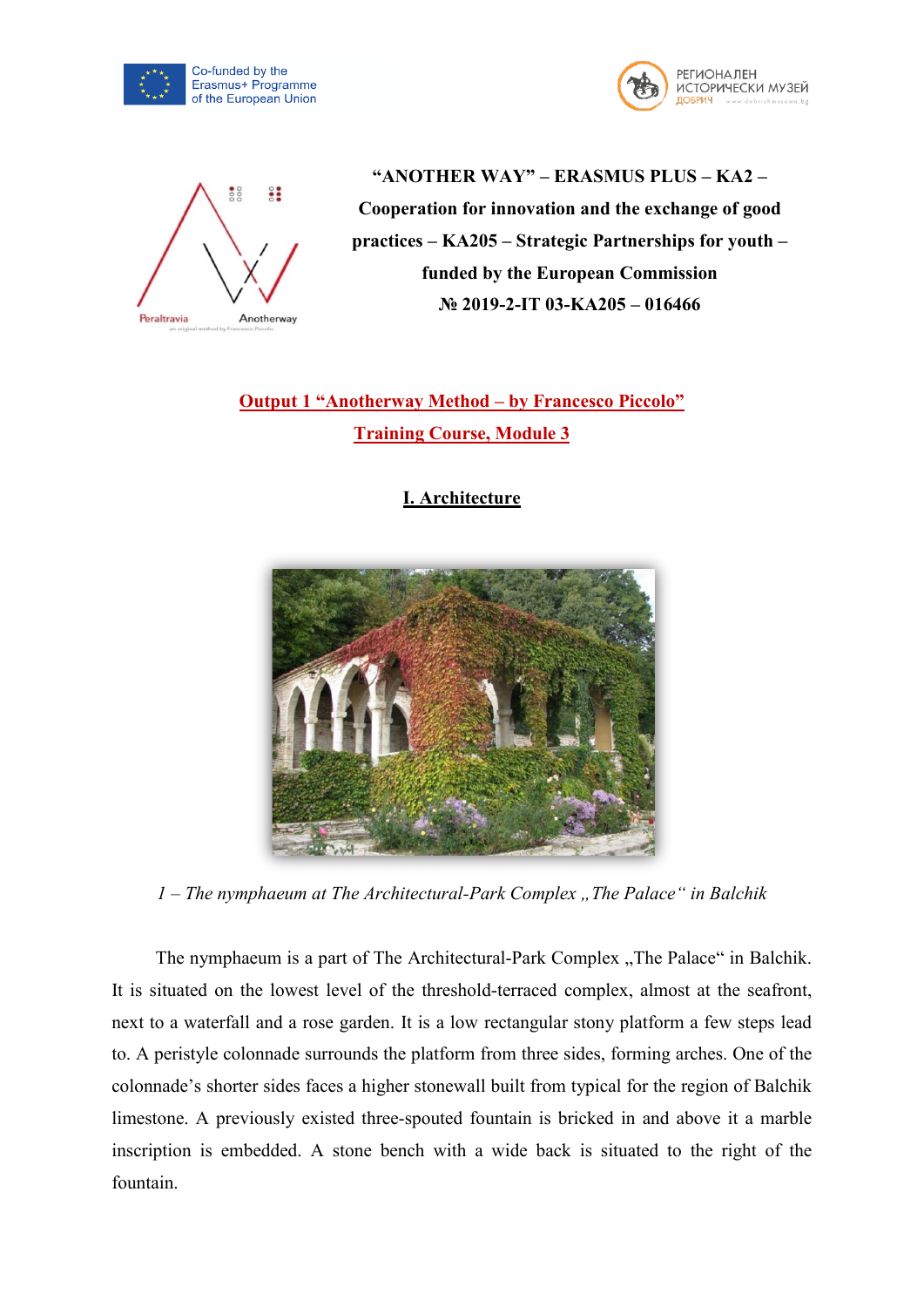



The other short side of the colonnade faces the sea. The columns are cut from whole stone blocks, about two meters in height. In the middle they have ornamental capitals where the arches gradually start shaping from. At the short sides the colonnade has three arches while at the longer ones there are five sharp arches. The columns are arranged in two rows and form rectangular porch surrounding the perimeter of the platform. The ceiling is covered by imbrices and is painted in dark-yellow decorated with geometrical and floral ornaments and arabesques in blue and white. There is an open space in the middle of the platform, shaped as a shallow rectangular pool with an apse wall. Water coming from the fountain runs into the pool from where drains away to the south flowing into the system of canals. Metal lanterns in the shape of multi-rayed stars hang alongside the walls. The nymphaeum is overgrown with ivy.



*2 – The nymphaeum*

Nymphaea are called the ancient sanctuaries devoted to nymphs. In the ancient Greek mythology nymphs are supernatural beings, minor female deities, presented as beautiful lasses. They are also associated with the life-giving vigor of nature – considered to be able to spiritualize lakes, forests, trees and springs. According to the environment they inhabit, there are different kinds of nymphs. These patronizing fresh waters, streams, lakes and springs are known as Naiads. Folklore presents them as capricious and frail beings who do not live in slack waters and could die should the source run dry. They are worshiped both individually and collectively. The most commonly spread image of them is The Three Graces – Aglaea, Thalia and Euphrosine. Springs patronized by them are sacred and are used for ritual bathing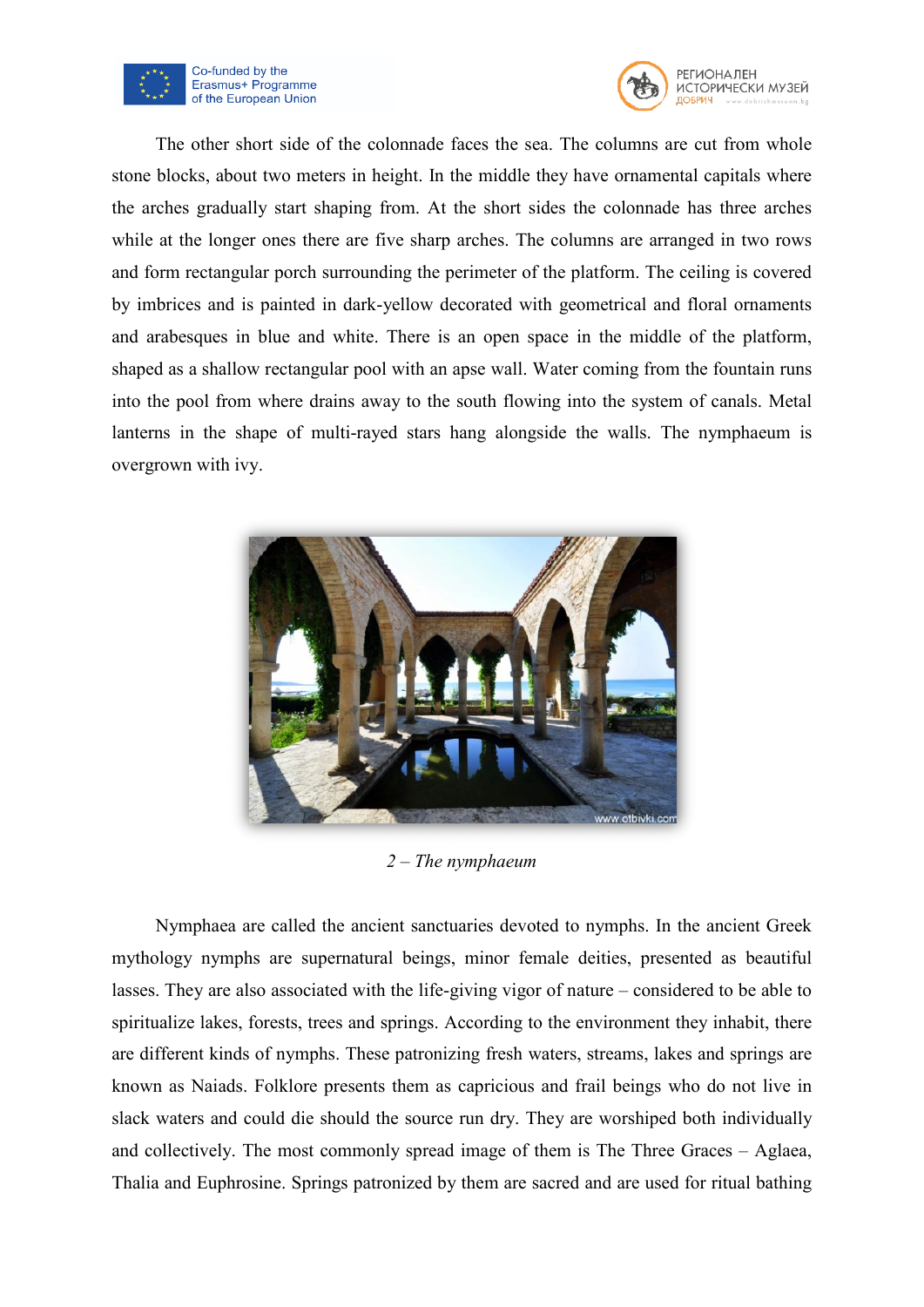



for curing various diseases. Besides religious and healing ones, nymphaea function as administrative centers as well – significant official documents are kept there on behalf of local communities, institutions and authorities.

Sanctuaries of this kind are spread all around the Bulgarian soil since The Antiquity. Even after the conversion to Christianity worshiping the nymphs continues by transforming their images into divas, fairies and mermaids.

The cult of water does not fade away in modern times. Built in the first half of  $20<sup>th</sup>$ century, the nymphaeum at The Palace in Balchik illustrates the general tendency for transforming ancient art. Many European mansions and parks feature during this historical period swimming pools, fountains and pavilions shaped and decorated like works of ancient architecture and art. Queen Marie Alexandra Victoria of Edinburgh builds a Temple of Water as a replica of the famous Pool of Bethesda in Jerusalem. The space is saturated with history, arranged with royal opulence, soaked with the fragrance of roses. The natural greenery combined with the blue of the sea sparkle the scene. The nymphaeum is where The Queen celebrates her name and birthdays, receives numerous guests, delegations and processions. At night the nymphaeum is transformed into an open-air ceremony and festivity area. There is no roof over The Temple of Water and the stars, reflected on the water surface, look like they have specially come down from the sky to be touched.



*3 – Queen Marie of Romania, sitting under the arches of the nymphaeum*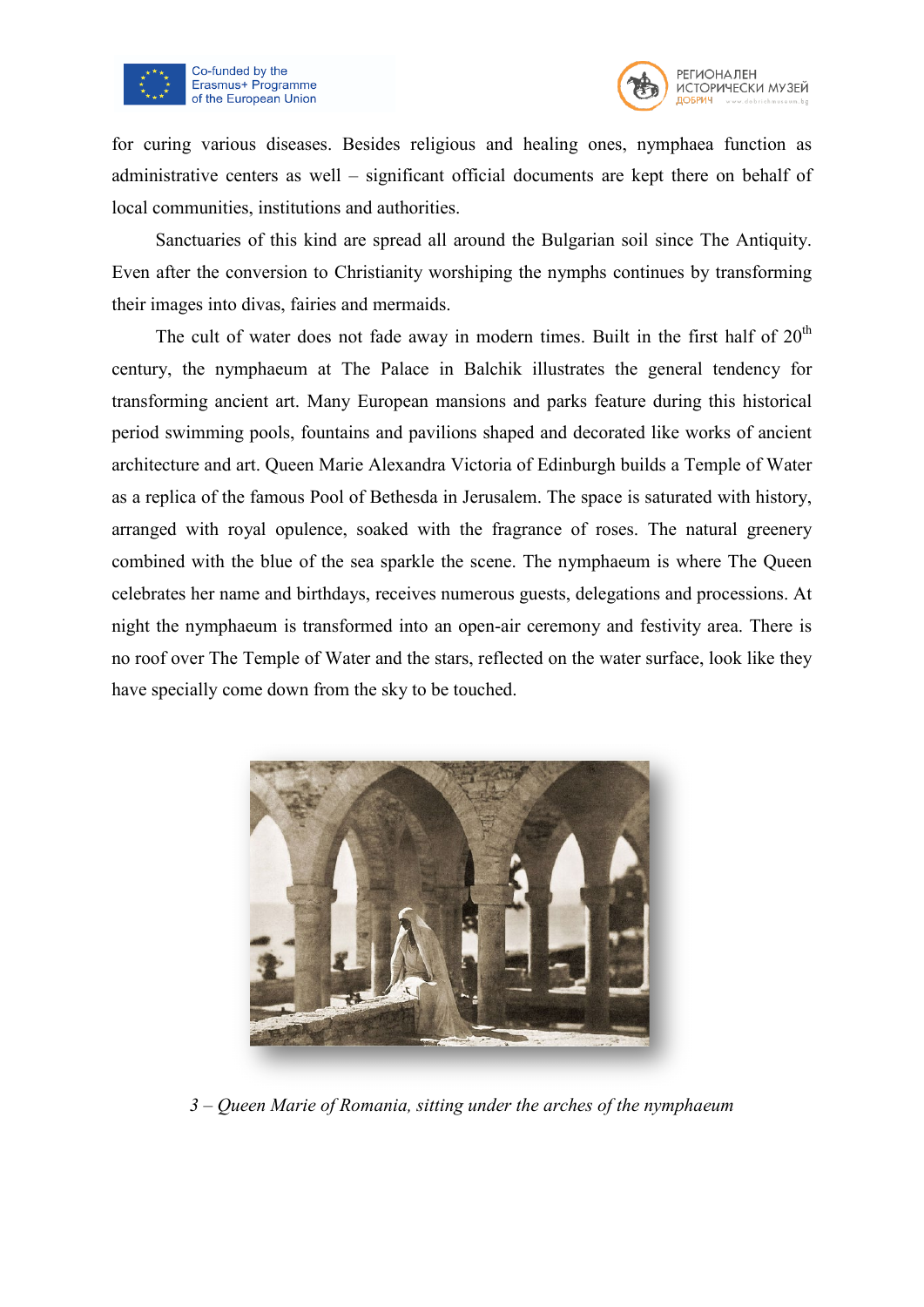



In 1913 during The Second Balkan War Romania occupies the northeastern Bulgarian territories, Balchik included. Having paid her first visit to the town in 1921 Queen Marie of Romania is much taken with the newly-conquered land with its mild climate, warm sea water and the picturesque cliffs of Balchik. The reasoning for choosing the spot to build her new summer residence however is political – to mark the occupied territory as Romanian in its most southern point. Captivated by the natural beauty and tranquility of the strand Queen Marie before long decides to come back to stay. The complex intended to be her summer residence is constructed between 1925 and 1936 and consists of 46 villas and a huge park, designed by the Swiss Gianni and Gutman. A work of the Italian architects Amerigo and Augustino, the architectural layout of The Palace represents the crowned follower of the Baha'i faith dreams for unity between various cultures and religions, as well the one between beauty of nature and human aesthetics. Founded in the mid-19<sup>th</sup> century in the Middle East and spread afterwards throughout most of the world's countries and territories, this religion considers God as single and all-powerful. The emphasis is on the unity of all religions and the goal is set on united world order that ensures the prosperity of all nations, races, creeds and classes. This eclecticism is clearly distinguishable in The Palace which combines Old Bulgarian, Gothic and Oriental elements. There are a decorative minaret and crosses inscribed in Old Church Slavonic. A Byzantine-styled chapel neighbors Moresque colonnade, while a Hellenistic marvel throne from Florence – bas-reliefs and big earthen pithoi from Morocco. Different symbols are also to be found in the nymphaeum, although it looks like a Roman loggia at first glance: ornamental arabesques coexist with Christian crosses, the shallow pool in the middle of the colonnade resembles in its form an Orthodox church, the metal lanterns in the shape of multi-rayed stars point to Judaism … As Queen Marie answers when asked what she believes in: "Unity instead of separation, hope instead of reproach, love instead of hate. As well as inspiration for all people."

On 7 September 1940 The Treaty of Craiova is signed and Southern Dobrudzha is handed back to Bulgaria, Balchik included. Several more agreements between Bulgaria and Romania are signed subsequently where the possession of The Palace is settled. In 1955 a part of the park is transformed into an academic botanical garden run by The University of Sofia. Nowadays The Palace is well preserved and regularly maintained, and after the 1980s turned into a remarkable cultural and touristic center.

The Bulgarian Team in the "Anotherway" project